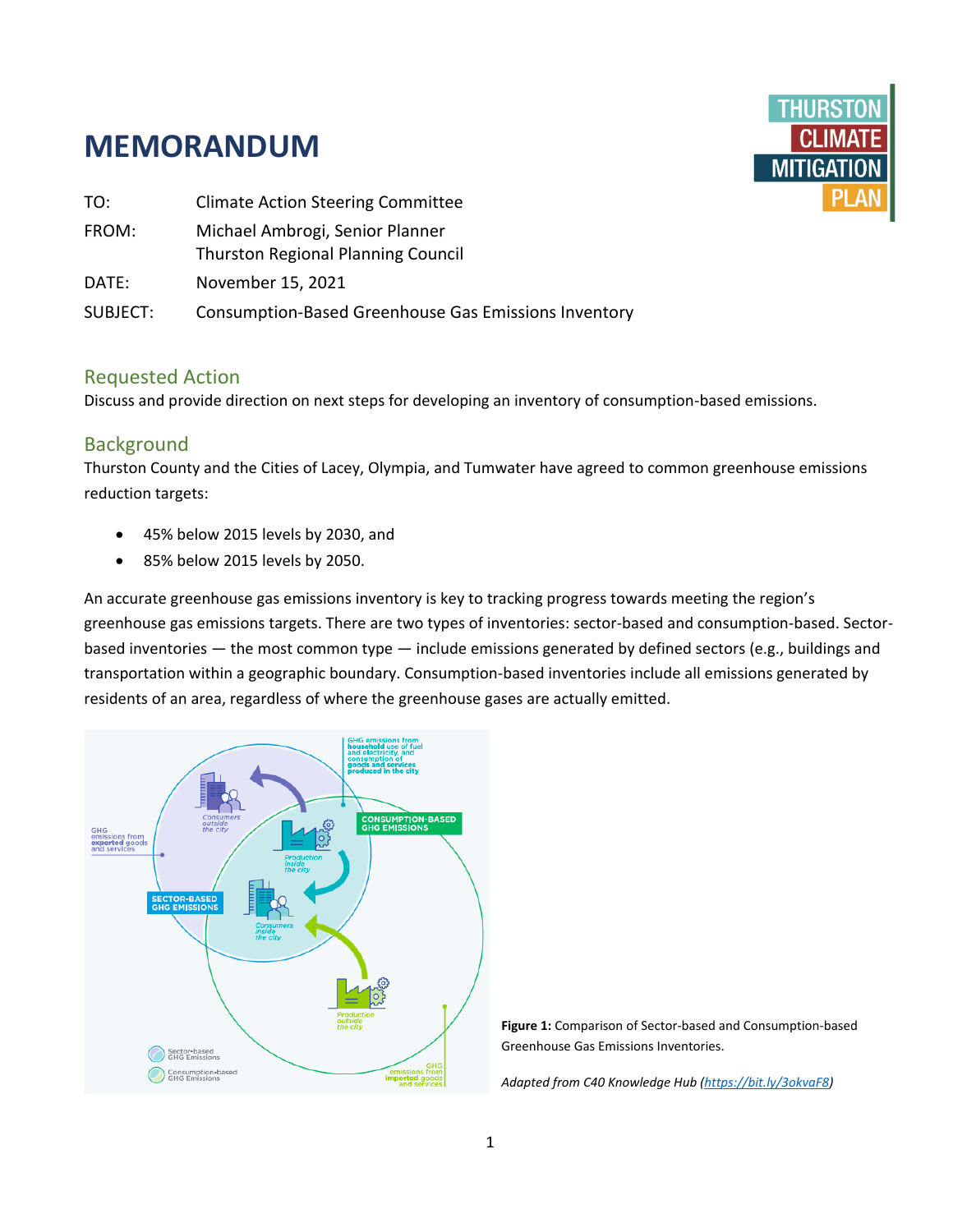Thurston Climate Mitigation Plan Consumption-based emissions options, November 15, 2021

The difference between the two types of inventories can be significant: the state of Oregon estimated that the emissions generated by consumption were about 40 percent greater than emissions generated within the state's borders. Regions that export goods and services may have consumption-based inventories that are less than their sector-based inventory. In Minnesota — a major exporter of agricultural products — emissions due to consumption are about 5 percent less than emissions generated within the state's borders.

The Thurston Climate Action Team (TCAT) has prepared a sector-based emissions inventory for Thurston County since 2010 using the ClearPath software available from ICLEI<sup>1</sup>. The draft Phase 4 work program includes funding for TRPC to continue to update the sector-based inventory. The funding would cover both staff time and licensing fees for the ClearPath software to ensure consistency with TCAT's inventories.

However, a detailed consumption-based emissions inventory has not been completed for the Thurston Region. The Thurston Climate Mitigation Plan recognizes this gap in the emissions inventory in Action G4.3:

*Methods and baseline data to track additional emissions sources and supplemental indicators identified as gaps in the Thurston Climate Mitigation Plan (i.e., consumption-side emissions, baseline sequestration information, equity indicators).* 

This memo looks at some initial findings for including a consumption-based emissions inventory in Phase 4 of the Thurston Climate Mitigation Plan.

## Methods for Calculating Consumption-Based Emissions

#### **Environmentally Extended Input-Output Models**

Consumption-based emissions estimates are typically completed using an environmentally extended input-output (EEIO) model. Input-output models are economic models that examine the relationships — and interdependencies — between economic sectors and regions. Environmentally extended input-out models expand on the basic model by including the emissions associated with those relationships, not just the amount of product or money exchanged.

While EEIO models provide reasonable estimates of the greenhouse gases emitted to produce an item, the vast number of transactions in an economy means that they must rely on assumptions and averages. Consumption-based emissions inventories commissioned by state or local jurisdictions may refine national models to take into account regional differences, such as the source of electricity or proximity to resources.

Another challenge with EEIO models is their complexity. Staff from the Oregon Dept. of Environmental Quality estimated that their initial consumption-based emissions inventory cost \$90,000 in consultant costs plus staff time, with periodic updates requiring \$2,500 in data purchases plus 150-400 hours of staff time. Most inventories are developed by states or large cities. Smaller cities often derive their inventories from a state one. Because of the time

<sup>&</sup>lt;sup>1</sup> TCAT's sector-based emissions inventory includes some limited emissions from consumption, notably electricity for buildings in Thurston County (most of which is generated outside County borders) and solid waste disposal (at the Roosevelt Regional Landfill in Klickitat County).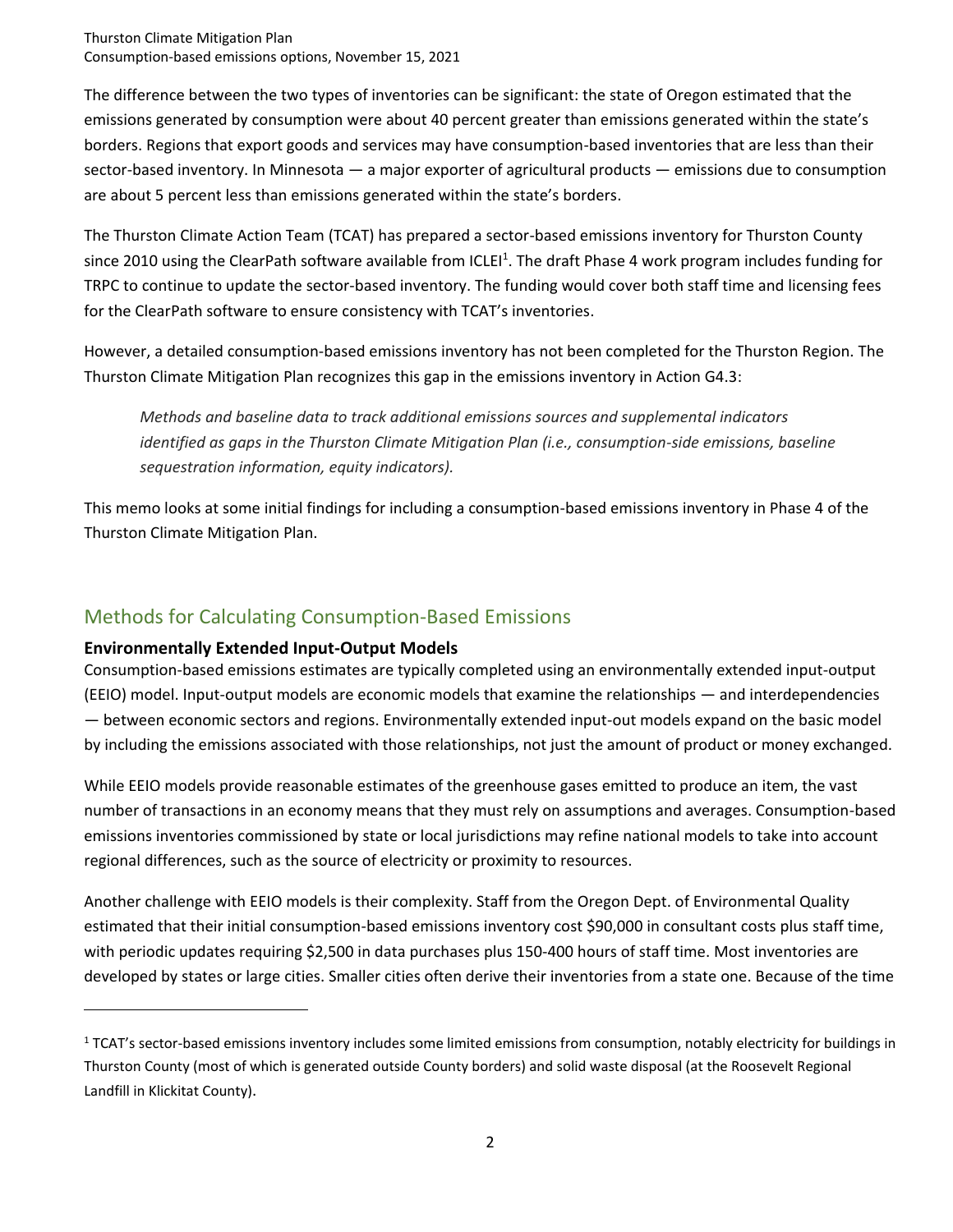needed to develop an inventory and the lag in data availability, the data in inventories tends to be two to five years old by the time they are published.



**Figure 2:** Simplified example of the industries and transactions needed to produce a can of soda. An EEIO model looks at not just the goods exchanged but also the emissions associated with each unit produced.

*Adapted from Hawkins and Matthews, 2009 [\(https://bit.ly/3CZ0HAq\)](https://bit.ly/3CZ0HAq)* 

#### **Cool Climate**

One consumption-based greenhouse gas emissions inventory that differed from the standard EEIO model was the Cool Climate tool developed by the University of California Berkeley. This resource provides zip code-level estimates of households' emissions using national household surveys, economic models, and local data. It is not clear how often the data are updated.

|                        | <b>Households</b> | Tons CO2e/Yr per<br>Household |              |
|------------------------|-------------------|-------------------------------|--------------|
| <b>Row Labels</b>      | (TRPC, 2021 est.) | (Cool Climate)                | Tons CO2e/Yr |
| 98501                  | 19,200            | 45.5                          | 873,000      |
| 98502                  | 14,500            | 45.1                          | 654,000      |
| 98503                  | 16,600            | 45.7                          | 758,000      |
| 98506                  | 8,300             | 45.3                          | 376,000      |
| 98512                  | 13,000            | 49.7                          | 646,000      |
| 98513                  | 13,500            | 54.0                          | 729,000      |
| 98516                  | 10,700            | 51.4                          | 550,000      |
| 98530                  | 200               | 56.5                          | 11,000       |
| 98531                  | 700               | 44.9                          | 31,000       |
| 98576                  | 2,100             | 53.3                          | 112,000      |
| 98579                  | 4,800             | 51.8                          | 248,000      |
| 98589                  | 3,000             | 52.8                          | 158,000      |
| 98597                  | 9,100             | 49.0                          | 446,000      |
| <b>Thurston County</b> | 115,900           | 48.3                          | 5,594,000    |

**Table 1:** Estimate of Consumption-Based Greenhouse Gas Emissions in Thurston County Using Cool Climate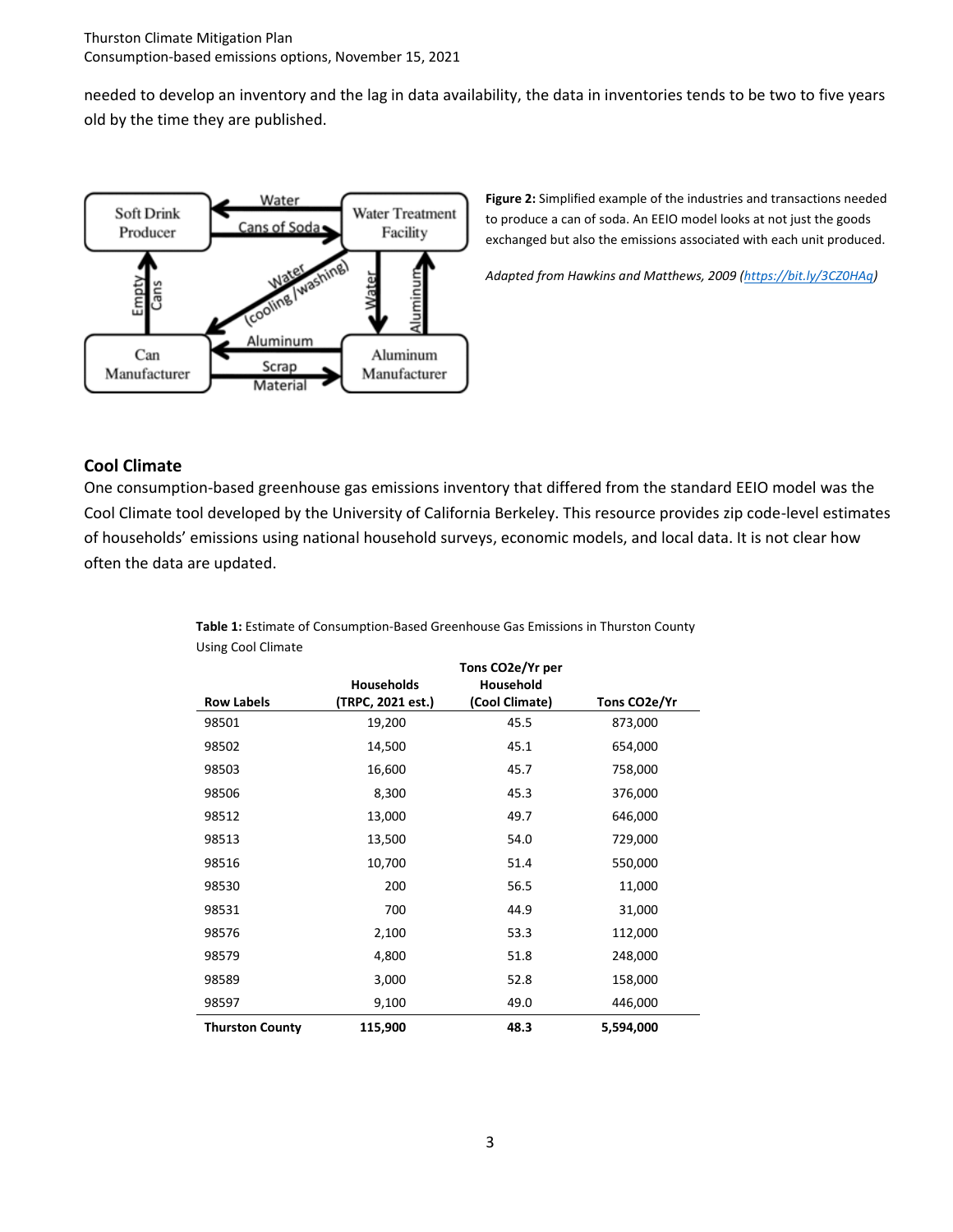Thurston Climate Mitigation Plan Consumption-based emissions options, November 15, 2021

#### **ICLEI / ClearPath**

ICLEI's ClearPath software provides a consistent methodology for member jurisdictions to develop sector-based emissions inventory. At this time, ICLEI does not have resources for developing consumption-based emissions inventories. However, ICLEI often provides new technical resources for its members so resources may be available in the future.

### Decision Options

TRPC identified three options for including a consumption-based greenhouse gas emission inventory in the TCMP monitoring program. One or more of these options could be implemented at the same time.

The Multijurisdictional Staff Team is recommending that the Thurston region use the nationally available Cool Climate emissions estimates, at least for the short term. A more detailed consumption-based emissions inventory could be developed in the future if assistance is available from the Dept. of Ecology, ICLEI, or other sources.

#### **Option 1: Use the Cool Climate emissions estimates (Recommended)**

- Pros Low cost. Uses already-published data. Could be used as an interim option until more affordable options are available
- Cons National analysis that may not account for local consumption (e.g. vehicle efficiency, water use, source of building materials). Update frequency is unknown.
- **Option 2: Encourage the Dept. of Ecology or other state agency to develop a Washington consumption-based emissions inventory**
- Pros Funded at the state level. Could be tailored using locally available consumption data (state, county, or city). Methodology could be consistent with other state EEIO models.
- Cons Cost and time for state to develop inventory. Unknown if there is interest at the state level for such an inventory.

#### **Option 3: Develop a Thurston County consumption-based emissions inventory (Not Recommended)**

- Pros Greatest ability to tailor the inventory using locally available consumption data (state, county, or city). Methodology could be consistent with other state EEIO models. Would have the greatest control over data, methodology, and update frequency.
- Cons Most expensive option. Would require contracting with consultant to develop econometric model. Would take time to develop.